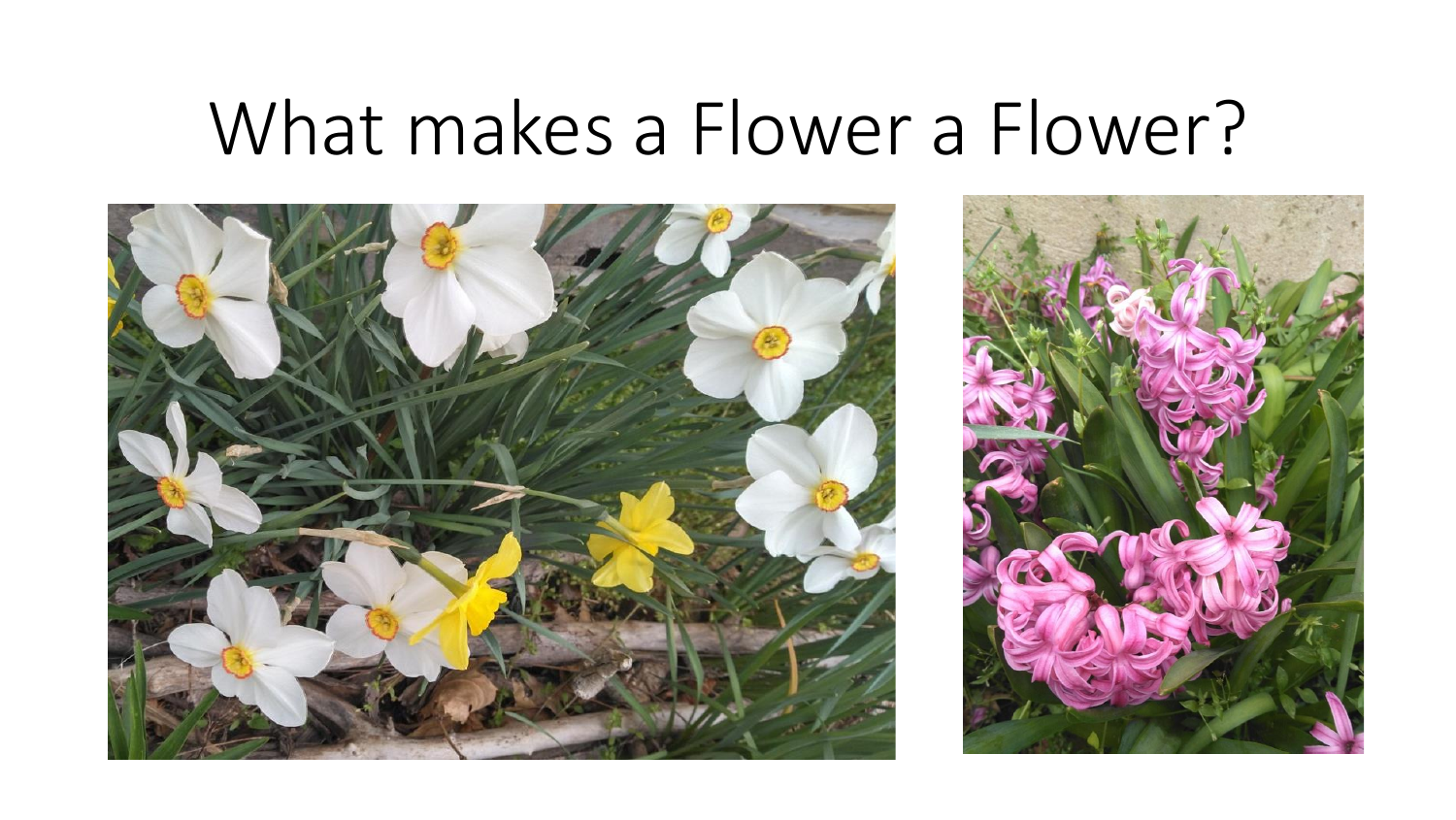A flower is defined as the seed-bearing part of a plant, consisting of reproductive organs that are typically surrounded by a brightly

colored petals and green sepals.

So, are these pictures of a flower or are they pictures of something else?

They are technically pictures of two plants because both pictures also include the stems as well as the flowers.



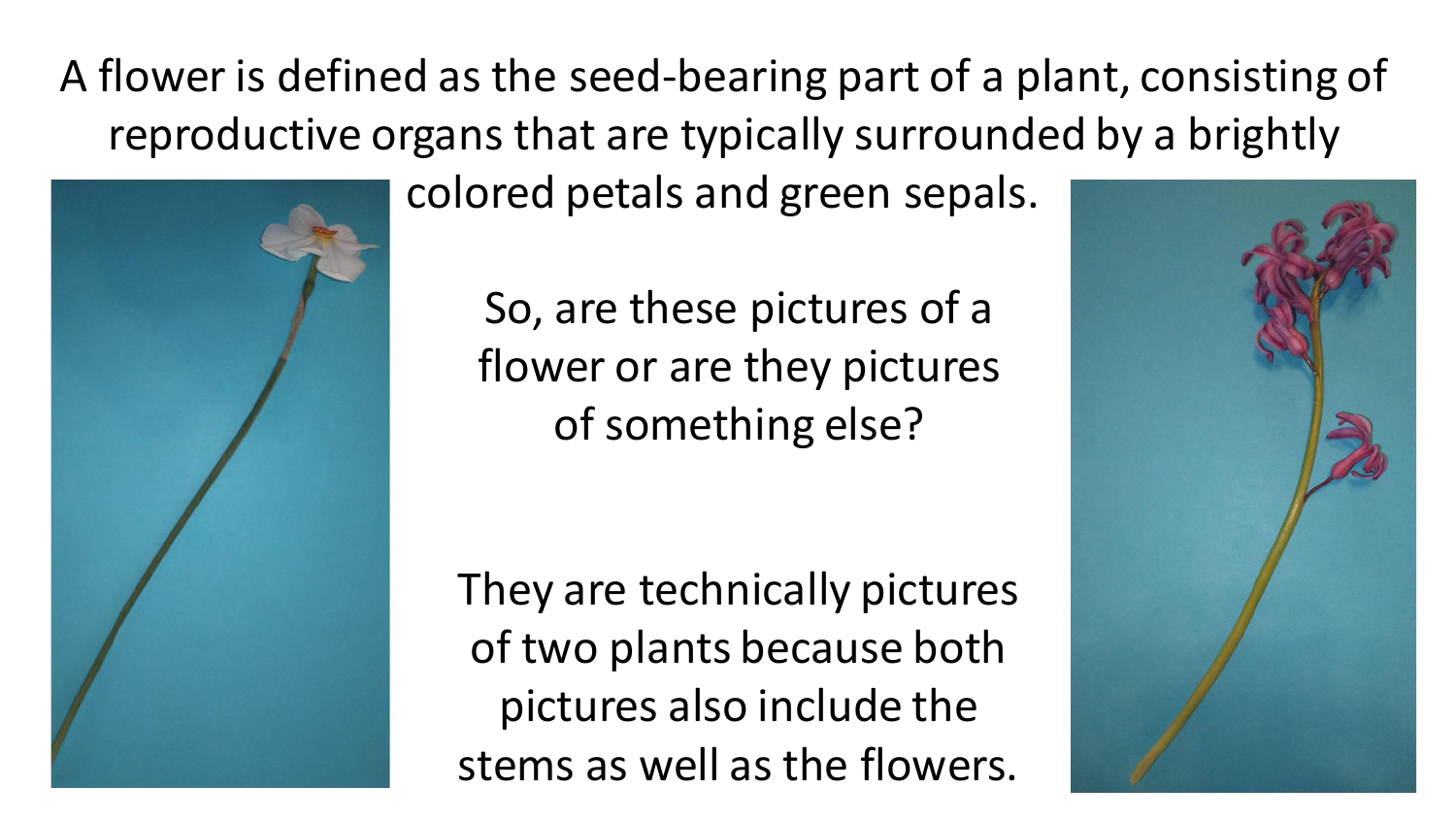## Here are close ups of the flowers for both plants.





So what are the parts that make up a flower?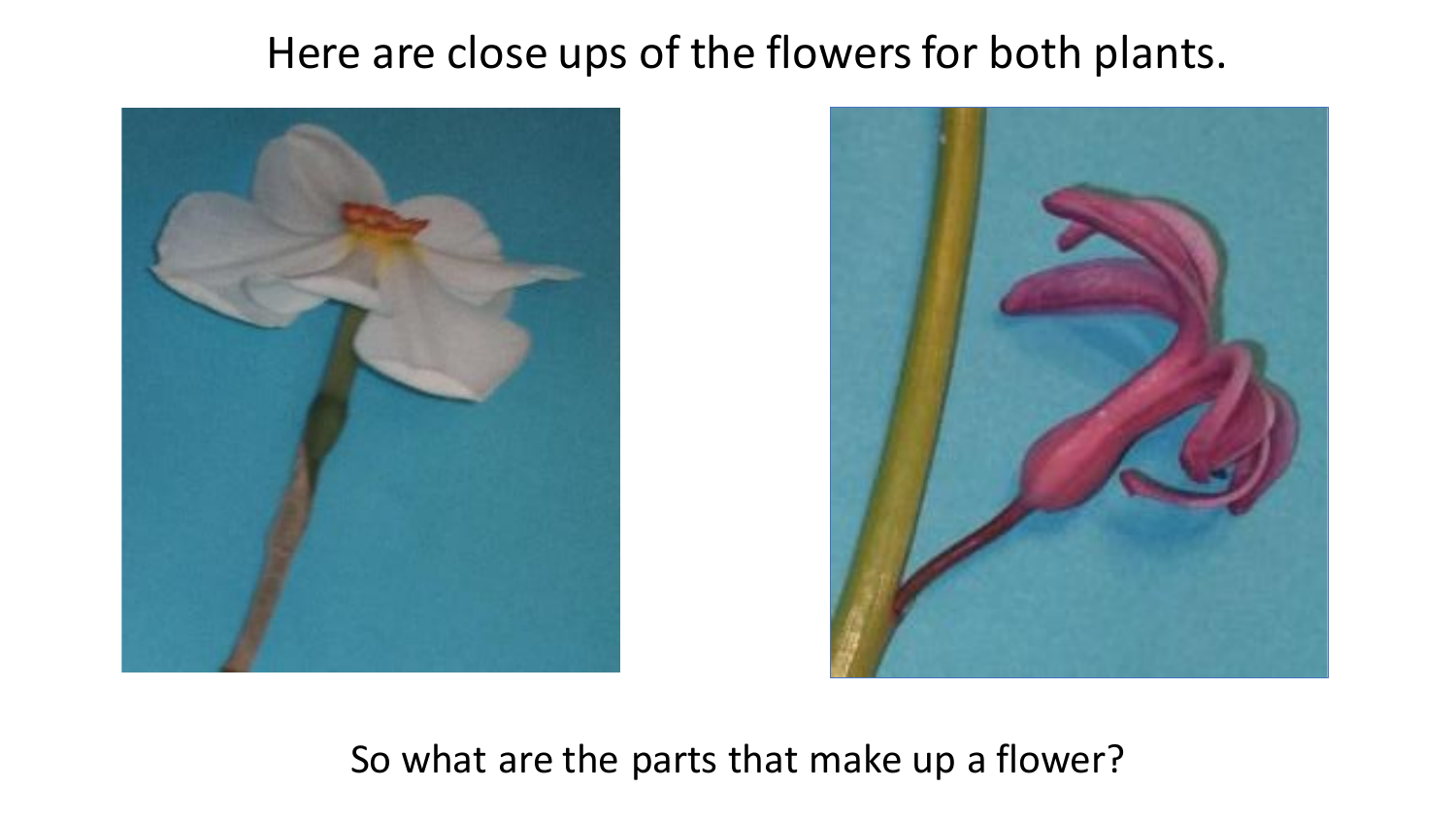

- Petals are modified leaves that surround the reproductive parts of flowers.
- Sepals are a whorl of modified leaves that enclosed the petals and formed a protective layer around the flower while in bud.
- Receptacle is the thickened part of the stem from which the flower organs grow.

Can a flower have a gender?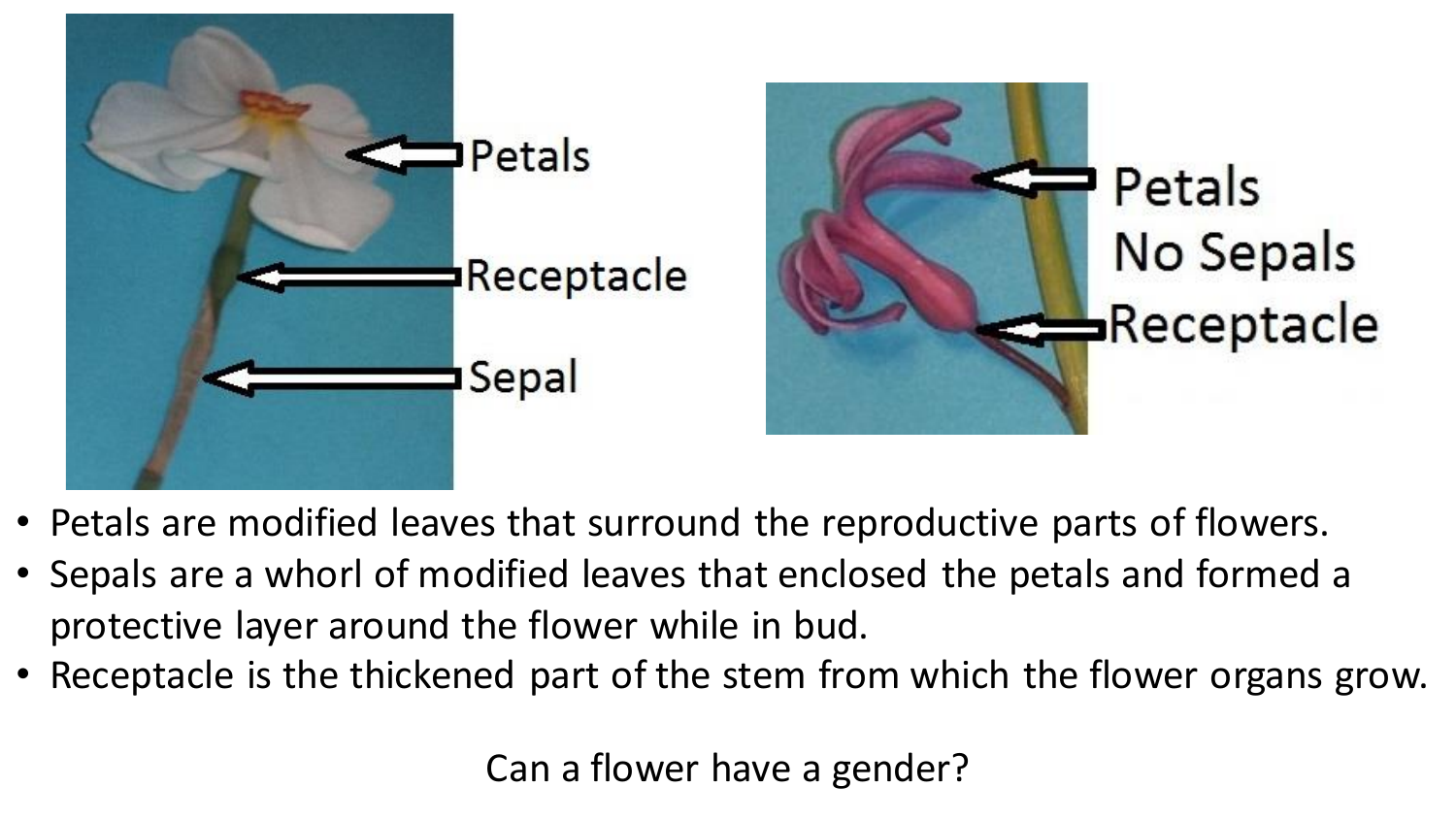Inside the flower are parts called Stamen and a Pistil.

- Stamen are considered the male fertilizing organ of a flower, typically consisting of the pollen.
- Pistil is the female organ of a flower and will form the fruit/seed in time.

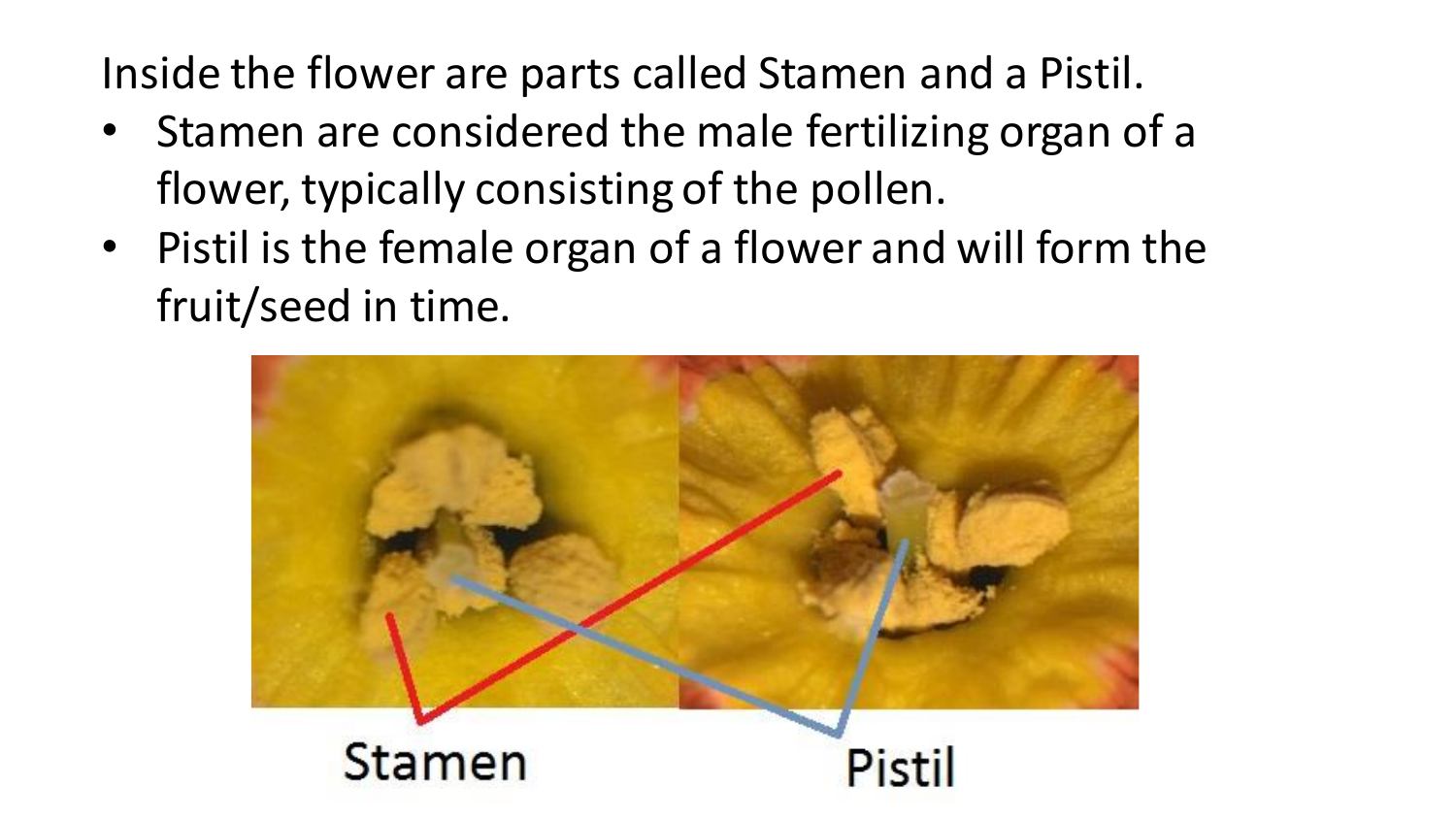Stamen are divided further into the **anther**, the part that holds the pollen, and the **filament**, the stem that supports the anther.

The pistil is divided into three sections. The **stigma** is the part that recieves the pollen. The **style** is the narrow extension of the pistil. And, the **ovary** which is the base of the pistil and develops into the fruit/seed of the plant.



Filament \* also note the red arrow Anther